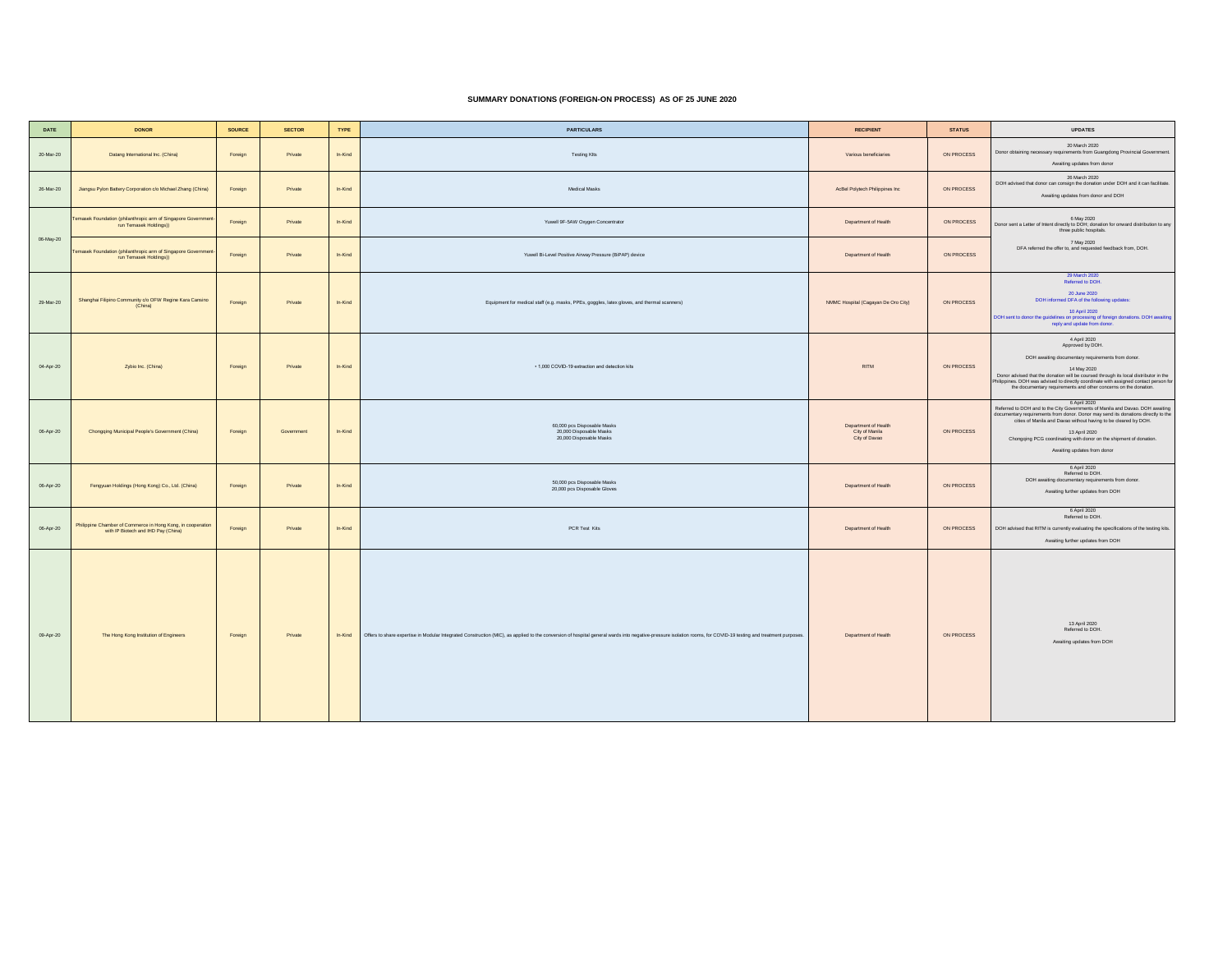| 11-Apr-20 | International Atomic Energy Agency                                                                                                        | Foreign | International Org | In-Kind   | Purchase Order No. 202003022-TW:<br>EUR 3,188.40 - worth of reagents<br>SET 2<br>Purchase Order No. 202003950-TW:<br>. EUR 8,364.00 - worth of RT-PCR reagents<br>Purchase Order No. 202003875-TW:<br>1 Thermocycler RT-PCR with software (EUR 14,495.00)<br>EUR 6,585.00 - worth of microcentrifuge, vortex, and scanner<br>Purchase Order No. 202003873-TW:<br>. EUR 15,523.37 - worth of biosafety cabinet, RT-PCR reagents, pipettes and tips, tubes and vials, racks and gloves<br>Purchase Order No. 202003872-TW:<br>- EUR 3,070.00 - worth of RT-PCR primers<br>Purchase Order No. 202003777-TW:<br>- EUR 3,188.40 - worth of RT-PCR reagents<br>Purchase Order No. 202003776-TW: | Department of Health                | ON PROCESS | 17 June 2020<br>As of 17 June 2020, the total amount of IAEA's COVID-19 assistance to PH is EUR<br>380,418.82 or approx. PhP 21 Million.<br>Major COVID-19 detection equipment include four (4) RT-PCR machines and<br>reagents; and one (1) mobile x-ray machine. The third set of RT-PCR was made<br>possible by extrabudgetary contributions from Canada. The Governments of<br>China, the Netherlands and Australia have also contributed to IAEA's COVID-19<br>emergency assistance.<br>DOF has confirmed that all essential COVID-19 related equipment and supplies<br>provided by foreign donors, regardless of consignee, will be exempt from taxes and<br>customs turbies. DOH has also confirmed it will be the consign<br>Vienna PM provided the status of shipment of equipment and materials from IAEA.<br>19 June 2020<br>DOH provided DFA with a copy of its IAEA COVID-19 Donation Monitoring Summary<br>as of 19 June 2020.<br>DFA continues to provide DOH and BOC with the necessary information and<br>documents relative to the shipment and entry to PH of the COVID-19 detection<br>equipment and supplies. It also continues to coordinate with these agencies and<br>Vienna PM on issues/concerns with regard to shipment. |
|-----------|-------------------------------------------------------------------------------------------------------------------------------------------|---------|-------------------|-----------|-------------------------------------------------------------------------------------------------------------------------------------------------------------------------------------------------------------------------------------------------------------------------------------------------------------------------------------------------------------------------------------------------------------------------------------------------------------------------------------------------------------------------------------------------------------------------------------------------------------------------------------------------------------------------------------------|-------------------------------------|------------|-----------------------------------------------------------------------------------------------------------------------------------------------------------------------------------------------------------------------------------------------------------------------------------------------------------------------------------------------------------------------------------------------------------------------------------------------------------------------------------------------------------------------------------------------------------------------------------------------------------------------------------------------------------------------------------------------------------------------------------------------------------------------------------------------------------------------------------------------------------------------------------------------------------------------------------------------------------------------------------------------------------------------------------------------------------------------------------------------------------------------------------------------------------------------------------------------------------------------------------------------------|
| 19-Apr-20 | People's Republic of China                                                                                                                | Foreign | Government        | In-Kind   | · EUR 15,345.00 - worth of biosafety cabinets<br>SET 3<br>100 ventilators;<br>150,000 testing kits:<br>70,000 protective suits;<br>70,000 N95 masks;<br>1,300,000 surgical masks;<br>70,000 medical protective goggles                                                                                                                                                                                                                                                                                                                                                                                                                                                                    | Department of Health                | ON PROCESS | 5 May 2020<br>The Office of the President approved the acceptance by the Philippine Government,<br>through DOH, of the donation.<br>8 May 2020<br>Chinese Embassy in Manila advised that the 150,000 testing kits and 18,000<br>disposable coveralls will arrive via chartered flights on 9 and 10 May 2020. A ceremonial turnover at DFA on 10 May 2020 is being arranged, while the items will<br>be delivered directly to DOH.                                                                                                                                                                                                                                                                                                                                                                                                                                                                                                                                                                                                                                                                                                                                                                                                                   |
| 01-May-20 | Kingdom of Thailand                                                                                                                       | Foreign | Government        | In-Kind   | RT-PCR test kits (Thai-produced DMSc COVID-19 Real-time RT-PCR kit)                                                                                                                                                                                                                                                                                                                                                                                                                                                                                                                                                                                                                       | Department of Health                | ON PROCESS | 28 May 2020<br>Bangkok PE conveyed to the Thai Ministry of Foreign Affairs the Philippine<br>Government's acceptance of the donation. Bangkok PE coordinating with Thai<br>Ministry of Foreign Affairs and Ministry of Health for the completion of<br>documents for the donation and shipment.                                                                                                                                                                                                                                                                                                                                                                                                                                                                                                                                                                                                                                                                                                                                                                                                                                                                                                                                                     |
| 01-May-20 | United Nations Development Programme (UNDP) China, in<br>partnership with the Soon Ching Ling Foundation (SCLF)                           | Foreign | International Org | $ln-Kind$ | 500,000 surgical masks (worth CNY 1.2 Million)                                                                                                                                                                                                                                                                                                                                                                                                                                                                                                                                                                                                                                            | Department of Health                | ON PROCESS | 17 June 2020<br>The masks, which are ready for transport once custom clearance is completed in<br>China, are expected to arrive in Manila on 19 June 2020. DOH will facilitate customs<br>release and transport to storage facility upon arrival.                                                                                                                                                                                                                                                                                                                                                                                                                                                                                                                                                                                                                                                                                                                                                                                                                                                                                                                                                                                                   |
|           | Sichuan Provincial People's Government (China)                                                                                            | Foreign | Government        | In-Kind   | surgical masks                                                                                                                                                                                                                                                                                                                                                                                                                                                                                                                                                                                                                                                                            | Provincial Government of Cebu       | ON PROCESS |                                                                                                                                                                                                                                                                                                                                                                                                                                                                                                                                                                                                                                                                                                                                                                                                                                                                                                                                                                                                                                                                                                                                                                                                                                                     |
| 01-May-20 | Sichuan Provincial People's Government (China)                                                                                            | Foreign | Government        | In-Kind   | surgical masks                                                                                                                                                                                                                                                                                                                                                                                                                                                                                                                                                                                                                                                                            | Provincial Government of Pangasinan | ON PROCESS | 16 April 2020<br>DFA provided the contact details of the person-in-charge in Sichuan Provincial<br>People's Government to the Provincial Government of Cebu and advised the latter to<br>coordinate directly with the Chinese focal point to expedite the shipment of the<br>donation.<br>Beneficiary to provide updates                                                                                                                                                                                                                                                                                                                                                                                                                                                                                                                                                                                                                                                                                                                                                                                                                                                                                                                            |
| 01-May-20 | Paul T. Dantes of LegalZoc Co (Filipino donor to source masks<br>from India; coordination by Philippine Embassy in New Delhi<br>required) | Foreign | Private           | In-Kind   | face masks                                                                                                                                                                                                                                                                                                                                                                                                                                                                                                                                                                                                                                                                                | Office of Civil Defense             | ON PROCESS | 29 May 2020<br>DFA was advised by the Defense Attaché that the naval vessels will reach Manila by<br>16 June 2020.<br>12 June 2020<br>The naval vessels carrying the 200,000 face masks docked at Pier 15 in South<br>Harbor, Manila.<br>Awaiting further shipment details for the remainder                                                                                                                                                                                                                                                                                                                                                                                                                                                                                                                                                                                                                                                                                                                                                                                                                                                                                                                                                        |
| 01-May-20 | magesat International (Israeli firm providing end-to-end geospatial<br>solutions for defense and intelligence customers)                  | Foreign | Private           | In-Kind   | Offers to provide satellite imaging service that can enhance efforts in monitoring and evaluating the implementation of the enhanced community quarantine covering Luzon                                                                                                                                                                                                                                                                                                                                                                                                                                                                                                                  | Department of Health                | ON PROCESS | 9 April 2020<br>Referred to DOH. DFA recommended that the offer be taken up in the next IATF-EID<br>meeting.<br>Awaiting updates from DOH                                                                                                                                                                                                                                                                                                                                                                                                                                                                                                                                                                                                                                                                                                                                                                                                                                                                                                                                                                                                                                                                                                           |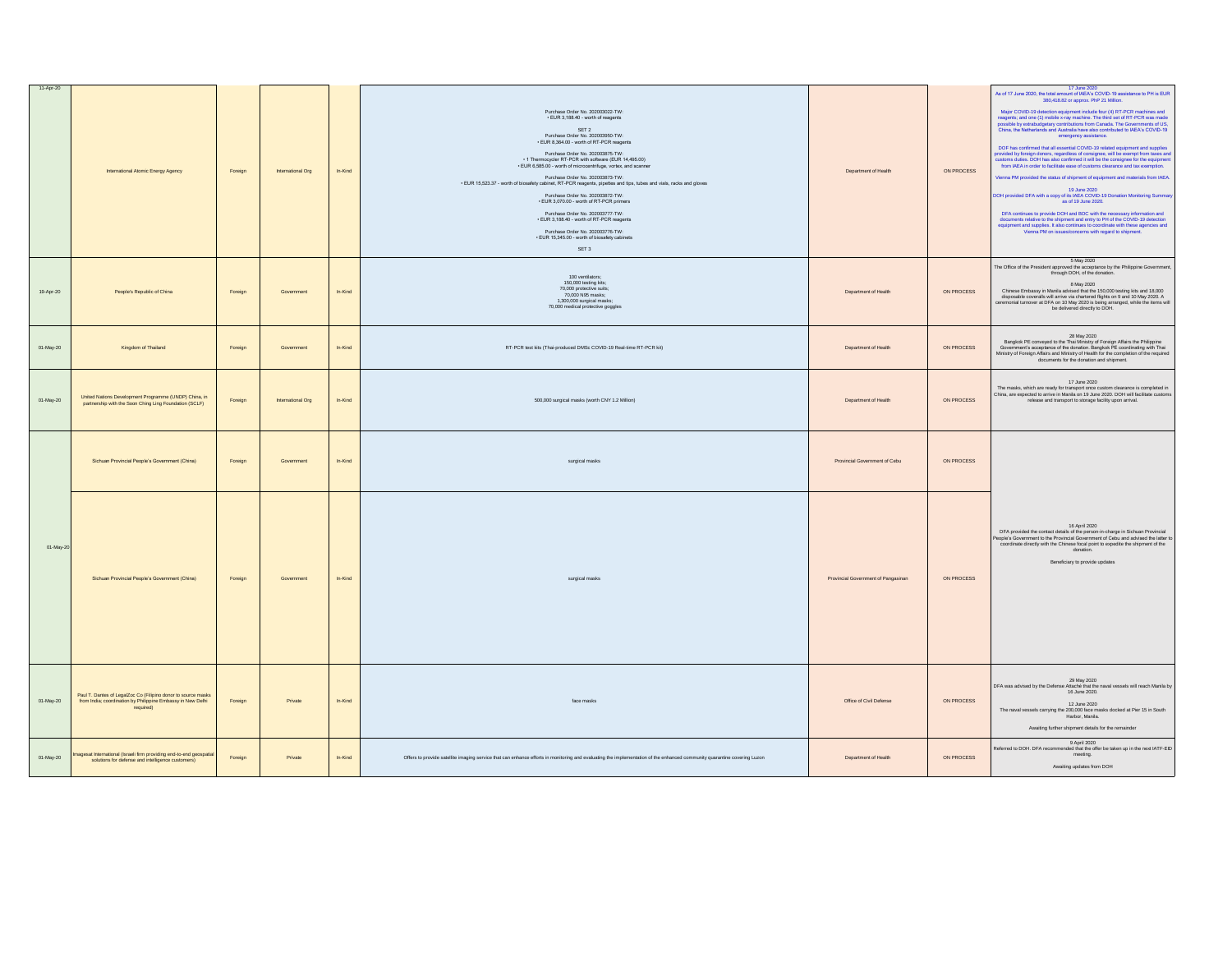| 01-May-20 | World Medical Relief (USA)                                        | Foreign | Private    | In-Kind   | Various medical supplies:<br>. 10.000 examination gloves:<br>- 5,000 small bio-hazard bags;<br>· 3,000 large bio-hazard bags;<br>· 2,000 alcohol swabs;<br>· 1,000 assorted dressings;<br>. 600 face shields:<br>· 500 face masks;<br>· 400 isolation head gear;<br>· 300 tourniquets:<br>· 300 cannulas;<br>200 stop cocks;<br>200 adhesive tape;<br>· 200 cotton tipped applicators;<br>· 200 head caps;<br>- 200 anti-microbial cream;<br>· 150 oxygen masks;<br>· 150 OR masks:<br>· 150 isolation gowns;<br>- 150 luer-locks;<br>· 100 gauze sponges;<br>· 100 mosquito forceps;<br>· 100 sklar scissors:<br>· 50 shoe covers:<br>- 46 ambu bags;<br>· 45 nasophageal airway;<br>· 30 ace bandages:<br>· 30 lubricating jell                                                                                                                                                                                                                                                                                                                                                                                                | Department of Health                               | ON PROCESS | 20 April 2020<br>Donor sent Letter of Intent to donate various medical supplies to DOH, through DFA.<br>Awaiting updates from DOH                                                                                                                                                                                                                                                                                |
|-----------|-------------------------------------------------------------------|---------|------------|-----------|----------------------------------------------------------------------------------------------------------------------------------------------------------------------------------------------------------------------------------------------------------------------------------------------------------------------------------------------------------------------------------------------------------------------------------------------------------------------------------------------------------------------------------------------------------------------------------------------------------------------------------------------------------------------------------------------------------------------------------------------------------------------------------------------------------------------------------------------------------------------------------------------------------------------------------------------------------------------------------------------------------------------------------------------------------------------------------------------------------------------------------|----------------------------------------------------|------------|------------------------------------------------------------------------------------------------------------------------------------------------------------------------------------------------------------------------------------------------------------------------------------------------------------------------------------------------------------------------------------------------------------------|
| 01-May-20 | Universal Entertainment Corporation (Japan)                       | Foreign | Private    | $ln-Kind$ | 500,000 surgical masks;<br>100,000 Avigan favipiravir tablets                                                                                                                                                                                                                                                                                                                                                                                                                                                                                                                                                                                                                                                                                                                                                                                                                                                                                                                                                                                                                                                                    | Department of Health                               | ON PROCESS | 12 May 2020<br>DOH approved the donation of 500,000 surgical masks and requested donor to<br>submit the Deed of Donation and other shipment documents.<br>Awaiting further updates from donor and DOH                                                                                                                                                                                                            |
| 01-May-20 | Mr. Gan Quan c/o Wengang Xu (China)                               | Foreign | Private    | In-Kind   | disposable masks                                                                                                                                                                                                                                                                                                                                                                                                                                                                                                                                                                                                                                                                                                                                                                                                                                                                                                                                                                                                                                                                                                                 | Phippine National Police                           | ON PROCESS | 27 April 2020<br>Philippine Consulate General in Guangzhou is coordinating with PNP and is awaiting<br>shipment details from donor.<br>8 May 2020<br>Donor provided documentary requirements to Guangzhou PCG, which forwarded the<br>same to PNP. Donor to provide shipment documents in due course                                                                                                             |
| 01-May-20 | Fujian Friendship Federation and Fujian Red Cross Society (China) | Foreign | private    | n-Kind    | [Donation to Southern Philippines Medical Center in Davao City]<br>Various medical equipment and supplies:<br>· 2 units intelligent epidemic prevention workstation;<br>1 unit negative pressure ambulance;<br>500 pcs. COVID-19IgM test kits;<br>.5,000 bottles of sanitizing gel;<br>- 20,000 pairs of isolation medical shoe covers;<br>-4,960 pcs. KN95;<br>-4,960 pcs. KN95;<br>-21,000 pcs. disposable surgical masks;<br>240 pcs. forehead thermometer;<br>3,402 bottles of alcohol disinfectant spray;<br>1,500 boxes of biscuits;<br>- 20,000 pcs. disposable medical masks;<br>500 pcs. medical protective suits;<br>1,000 pcs. KF94;<br>- 2,000 bottles of hand sanitizers;<br>· 180 sets of protective suits (sterile);<br>- 180 boxes of gloves;<br>. 1 pc. Intelligent thermal imagery scanning gate;<br>2.400 pcs, medical masks:<br>- 200 sets of protective suits (non-sterile);<br>4,000 packs of noodles;<br>· 800 boxes of Lianhua Qingwen capsule;<br>· 10,000 pcs. disposable germ-proof masks;<br>. 1 set Intelligent thermal imagery scanner:<br>- 50 sets of protective suits:<br>- 264 nos hand cleane | Southern Philippines Medical Center in Davao City] | ON PROCESS | 30 April 2020<br>DOH requested product specifications on certain items (i.e. the workstation,<br>ambulance, test kits, scanning gate and scanner) from donor.<br>Awaiting updates from donor                                                                                                                                                                                                                     |
| 21-May-20 | Viet Nam                                                          | Foreign | Government | In-kind   | . From the Vietnamese Ministry of Foreign Affairs: USD 50,000 - worth of medical supplies.<br>The Philippines is asked to select its preferred items from the following:<br>a. Reusable face masks:<br>b. Surgical face masks;<br>c. PPEs (gown, head cover, shoe cover, face shield, face mask, and gloves)<br>d. RT-PCR testing kits.                                                                                                                                                                                                                                                                                                                                                                                                                                                                                                                                                                                                                                                                                                                                                                                          |                                                    | ON PROCESS | 18 May 2020<br>The Vietnamese Ministry of Foreign Affairs hosted a ceremony for the symbolic<br>turnover of donations to selected country-recipients, which include the Philippines.<br>Philippine Embassy in Hanoi attended the event.<br>20 May 2020<br>DFA referred donation to DOH for review and evaluation.<br>27 May 2020<br>DOH, through DFA, requested further details on the test kits from the donor. |
|           |                                                                   | Foreign | Government | in-kind   | . From the Foreign Affairs Committee of the National Assembly of Viet Nam: 30,000 face masks                                                                                                                                                                                                                                                                                                                                                                                                                                                                                                                                                                                                                                                                                                                                                                                                                                                                                                                                                                                                                                     | Congress of the Philippines                        | ON PROCESS | 21 May 2020<br>DFA conveyed to the Senate and the House of Representatives the proposed<br>fonation with the suggestion to evenly distribute the face masks between the two (2) chambers unless they prefer a different allocation arrangement.<br>27 May 2020<br>The Office of the President approved the acceptance by the Philippine Government,<br>through Congress, of the donation.                        |
| 21-May-20 | Vu Tru Xanh Co. (Viet Nam)                                        | Foreign | Private    | In-kind   | - 2 units of automated rice dispensing machines                                                                                                                                                                                                                                                                                                                                                                                                                                                                                                                                                                                                                                                                                                                                                                                                                                                                                                                                                                                                                                                                                  |                                                    | ON PROCESS | 12 May 2020<br>Philippine Embassy in Hanoi coordinating with donor on the requirements for<br>donation.                                                                                                                                                                                                                                                                                                          |